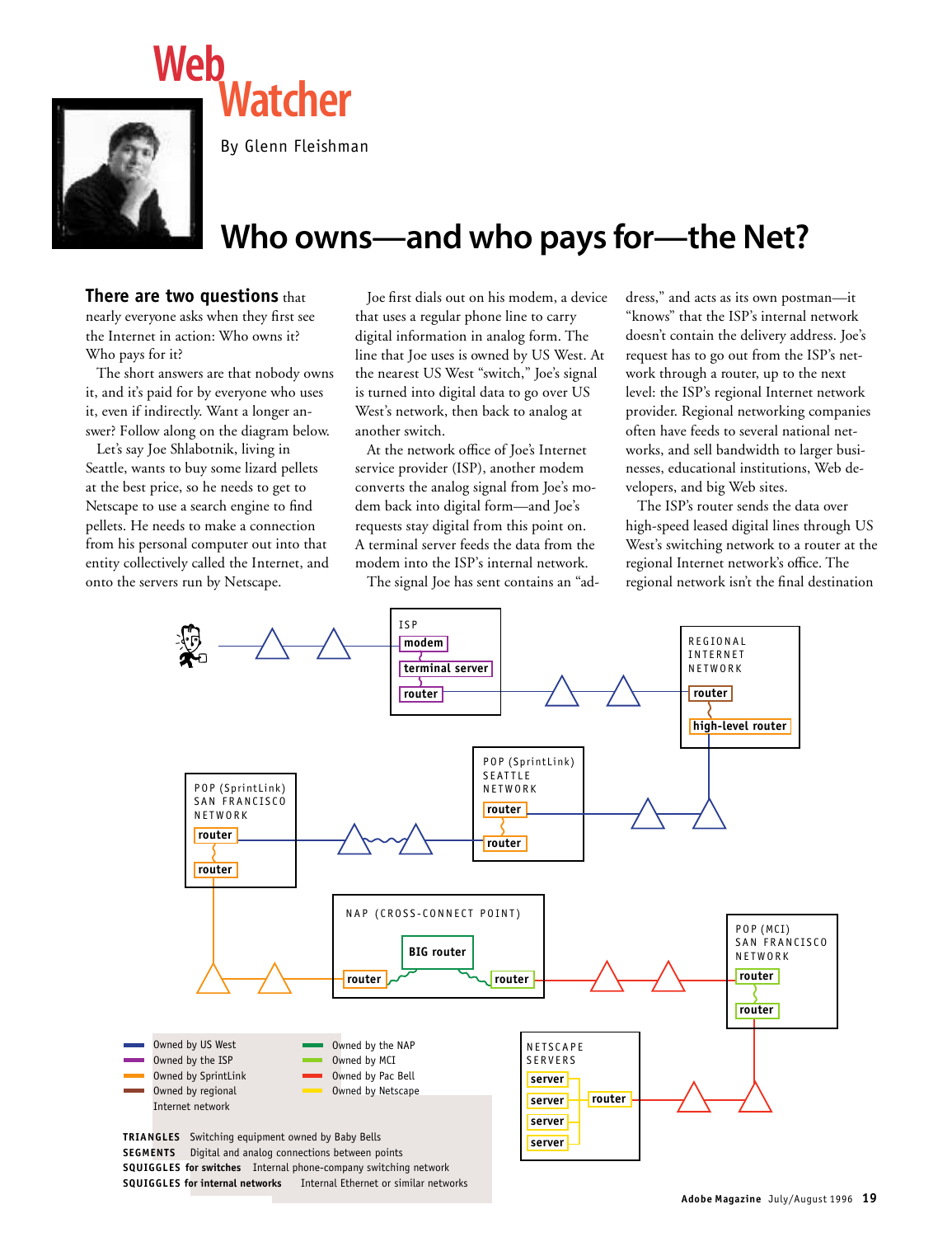for the request, either, so it needs to go up yet another level, to a national network. There are about 20 national networks, many run by long-distance companies.

The request goes from the regional network to a local network office or "point of presence" (POP) run by the national company. The national company in turn passes the request through perhaps dozens of additional routers, through a switch in California owned by Pac Bell, and then to the national network's local POP in San Francisco.

Now, it turns out that Netscape uses MCI's network for access out to the Net, while Joe's ISP uses Sprint's SprintLink service. Is Joe doomed? No. Here's the real power of the Net. In the San Francisco Bay area, as in a number of other locations nationwide, several equipment rooms exist solely for the purpose of letting networks exchange data. So Joe's request goes from SprintLink's local San Francisco POP to this Network Access Point (NAP) or cross-connect point, where it goes through a *huge* router and onto MCI's network.

Next, the request goes to MCI's local POP, where it finally finds the router that's directly connected to Netscape. The request goes over that router through Pac Bell switches, and winds up at Netscape. Joe's request is fed to the server, and the response is returned via the same route, but in reverse.

All this happens in a few hundred milliseconds, even if the file itself takes seconds or minutes to retrieve**.**

## **Who is paying for what in this process?**

Everyone pays somebody in order to use either a portion of the Internet "system" or all of it—with the exception of the "Baby Bells," which I'll get to in a minute.

Individuals like Joe Shlabotnik, and small companies, pay fees to their local phone companies for telephone service, and pay local ISPs to take their signals and transport them to and from the rest of the Internet.

Local ISPs and larger businesses pay midlevel or regional Internet networks to take their traffic and send it up the line to the national networks. (Companies and service providers sometimes also contract directly with national networks.)

The rooms that serve as cross-connection points are run by individual telephone companies (or, in some cases, by the regional networks), which collect fees from the participants in the rooms.

The Baby Bells make money a different way: by charging for every last segment of the path taken by Joe's signal. Although these fees are usually fixed—you pay a set amount per month for a T1 line between two locations, for instance—there are a great many of these connections in any Internet pathway, and the Baby Bells are making money off each connection.

When you look at the Internet system as a whole, even though everyone is paying something, nobody's really in charge—I like to call it an "anarcho-syndicate." Nevertheless, it's a system that works, because all parties cooperate to the extent necessary to keep things going. There's no indication that's going to change anytime soon. ◗

*Contributing editor Glenn Fleishman, a principal at Point of Presence Company, can be reached at* glenn@popco.com*. His column "Web Watcher" appears in each issue of* Adobe Magazine*, and he also contributes to* adobe.mag (http://www.adobemag.com).